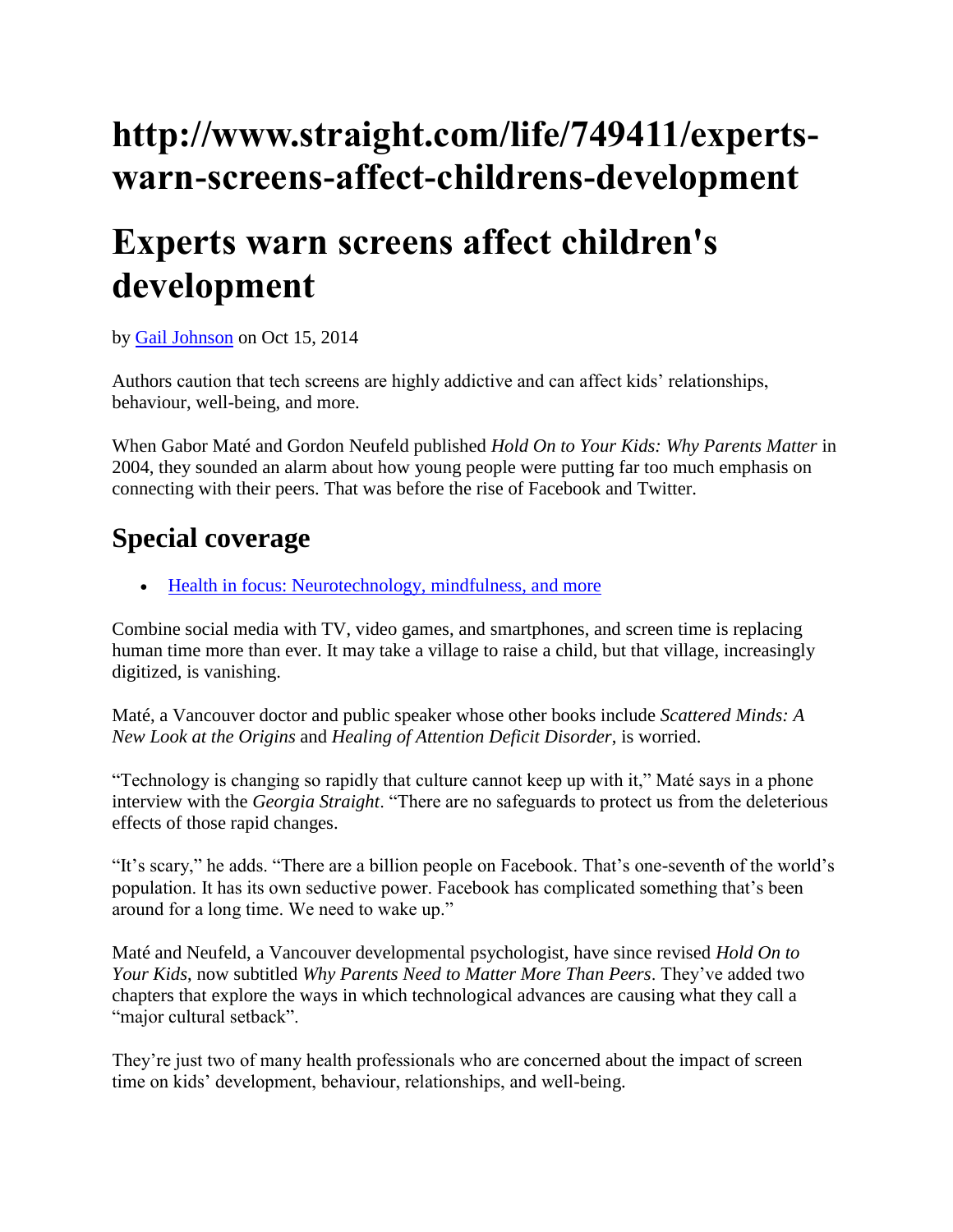North Vancouver naturopathic doctor Cameron McIntyre says that at its most basic, screen time disrupts our ability to sleep.

"A lot of the neurological research that's coming out shows that all of our screens keep our brains in beta state," McIntyre says by phone. "Beta state is a state of alertness, awakeness, and, in higher levels, agitation. The more screen time we have during the course of the day, the more challenged our brains are to get out of beta mode into alpha mode, which is the start of the sleep state, a calmer brain.

"Kids are wired on handhelds," he adds. "Technology is just woven into the fabric of our society. From a sleep perspective, it's a big problem for a lot of people, especially kids."

In *The Village Effect: How Face-to-Face Contact Can Make Us Healthier, Happier, and Smarter*, Montreal developmental psychologist Susan Pinker discusses other ways that more screen time and less personal contact are harming children's physical and mental health. Throughout her book, the author of *The Sexual Paradox* points to study after study that supports her view.

According to a study published in Pediatrics in 2007, for instance, kids who watch more than two hours of TV a day at age two-and-a-half are more likely than other kids to have behavioural and social challenges when they start kindergarten. Every additional hour of TV exposure among toddlers corresponded to other future ill effects, the study found, including less success at math, a reduction in classroom engagement, a more sedentary lifestyle, and increased victimization by classmates.

Victimization is rampant on the Internet, of course, and it's another area Pinker addresses. The way she puts it, online bullying "amplifies" what's already going on at places like schools and playgrounds.

Not surprisingly, cyberbullying is more prevalent among teenagers who spend much of their time online, according to a 2008 study published in the academic journal *Deviant Behavior*. Cyber victims have higher rates of clinical depression than "standard" bullying victims, a 2011 study published in the *Journal of Adolescent Health found*.

Then there's the addictive effect of screens. A 2012 *Psychological Science* study found that tweeting and checking email may even be more addictive than cigarettes or alcohol.

Studies have surfaced over the years suggesting that activities like playing certain video games can have positive effects on cognitive and motor skills. Maté, however, doesn't buy it.

"There's not a shred of evidence that those improvements are linked to video games or wouldn't happen anyway with normal development," Maté says. "Fisher-Price came out with a new baby seat with a holder for an iPad in it [the iPad Apptivity seat]. That's actually toxic. Those kids are going to be addicted.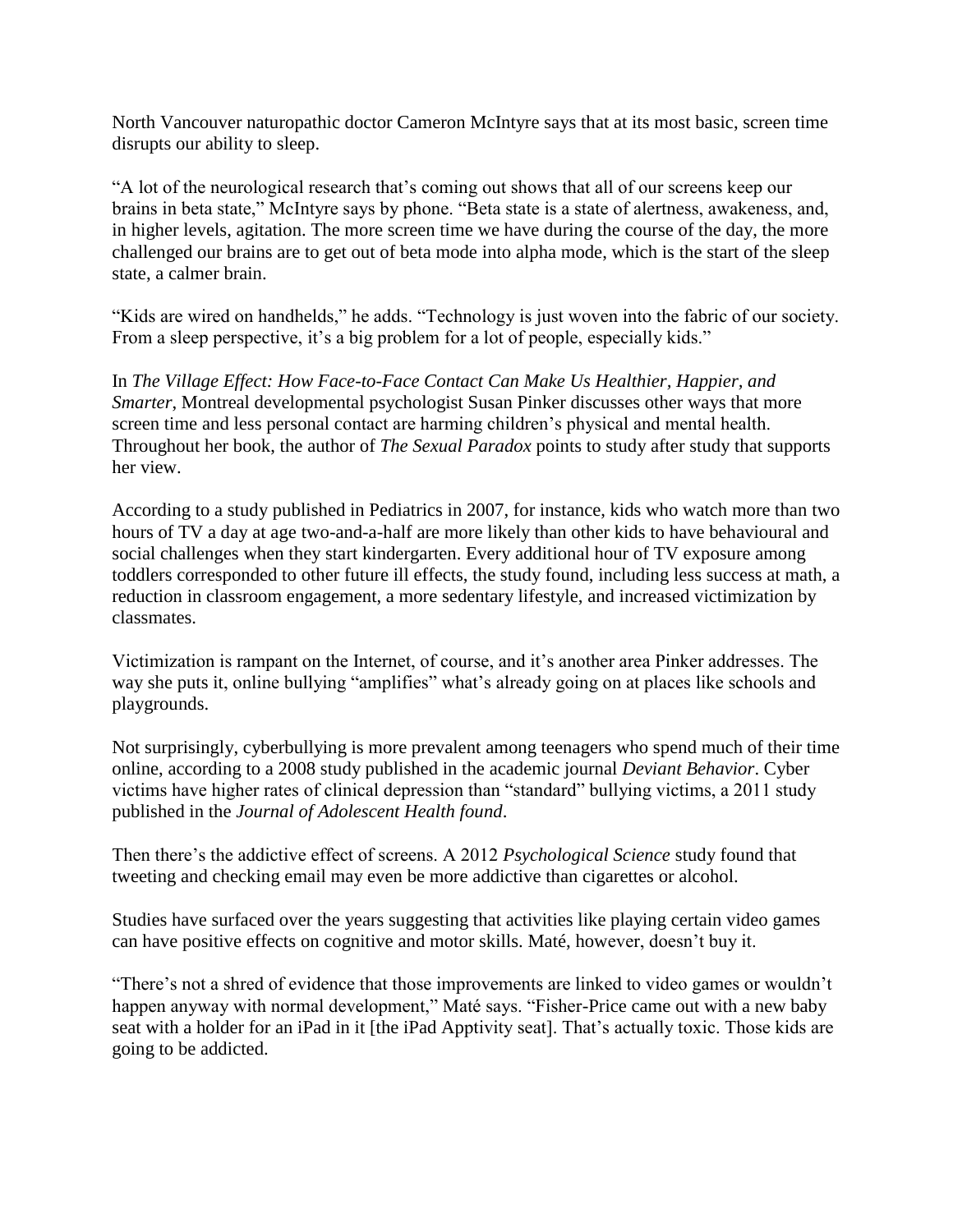"Tech screens are highly addictive, and the more people do them the more they want to do them," he continues. "They actually suffer withdrawal when they don't have them. They're irritable, depressed, and moody."

Although the research about the negative effects of screen time is enough to make even the calmest parent anxious, there is, obviously, no turning back. And there is no sense shielding kids from devices altogether, says Arlene Pellicane, coauthor with Gary Chapman of the new *Growing Up Social: Raising Relational Kids in a Screen-Driven World*.

"Some parents need to get really worried because they're not worried enough about the impact of so much screen time," Pellicane says in a phone interview. "What's happening emotionally, mentally, relationally if your child is on screens all the time? On the other hand, you don't want to be scared of this technology either. You don't want to say 'Never Skype Grandma,' or 'Don't touch that phone.' It really is a call for balance.

"Put things in place: maybe it's screen-time limits on how much time in the day you want your kids spending in front of screens," she adds. "Or it's content: take charge of what your kids are watching rather than just saying, 'Everybody does it and I don't want my child to be left out.' "

For all the time kids are texting, sexting, poking, liking, viewing porn, playing video games, watching TV, and playing on their parents' phones, they're missing out on the kinds of everyday interactions that are vital building blocks for later in life.

"When my kids are in their 20s, I want them to be able to look people in the eye, to have conversations very comfortably without feeling awkward," Pellicane says. "I want them to be able to go to their job interviews and look at interviewers rather than look down at the ground or at their phone."

Spending so much time on the Xbox or Wii, with all their quickly changing landscapes and images, means that kids have less chance to develop parts of the brain that allow for sustained concentration, Pellicane says.

"They lose that perseverance," she explains. "They're not able to endure boredom—and, for a child, that's very valuable. In your work life and real life, you're not always stimulated and excited. It's the opposite: you're waiting; you're patient. All these things fight against your child's development."

Aside from putting screen-time limits in place, Pellicane says it is paramount that parents take an honest look at their own digital habits. If we're constantly on our phones or at the computer, it's no wonder our kids will want to be too.

"What does it look like from the eyes of our child?" she asks. "We want to get closer to becoming a model to our kids: looking people in the eye, being completely present when they come to us instead of on our phones. Otherwise, you'll always be checking something that seems important. There's always something to look at, but we can escape to that rather than doing the hard work of parenting sometimes."